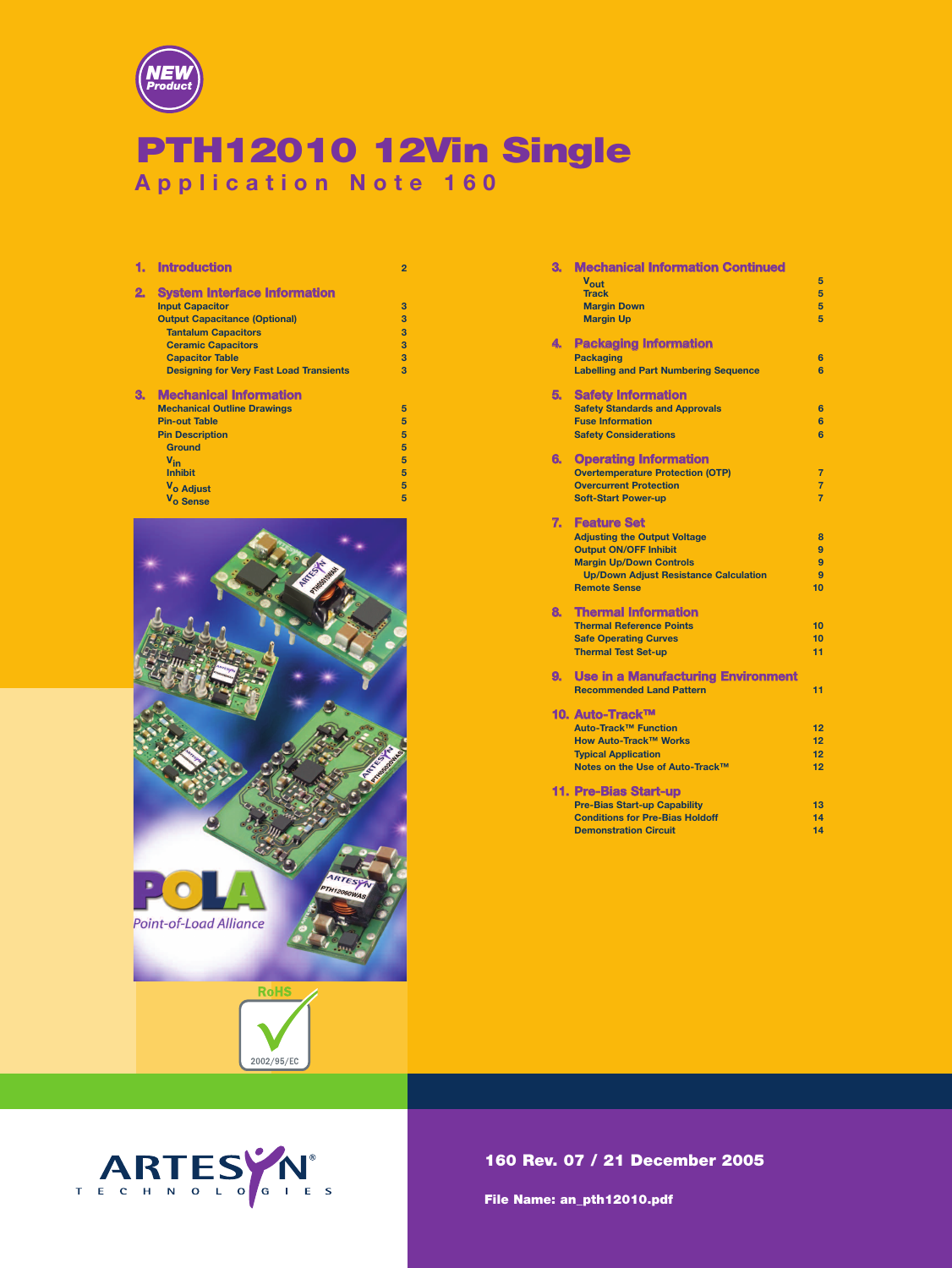## **1. Introduction**

The PTH family of non-isolated, wide-output adjust power modules from Artesyn Technologies are optimized for applications that require a flexible, high performance module that is small in size. These products are part of the "Point-of-Load Alliance" (POLA), which ensures compatible footprint, interoperability and true second sourcing for customer design flexibility. The POLA is a collaboration between Artesyn Technologies, Astec Power, Texas Instruments and Ericsson Power Modules to offer customers advanced non-isolated modules that provide the same functionality and form factor. Product series covered by the alliance includes the PTHxx050 (6 A), PTHxx060 (10 A), PTHxx010 (15/12 A), PTHxx020 (22/18 A), and the PTHxx030 (30/26 A).

From the basic, "Just Plug it In" functionality of the 6 A modules, to the 30 A rated feature-rich PTHxx030, series these products were designed to be very flexible, yet simple to use. The features vary with each product series. Table 1 provides a quick reference to the available features by series and input bus voltage.

For simple point-of-use applications, the PTHxx050 series provides operating features such as an on/off inhibit, output voltage trim, prebias start-up (3.3/5 V input only), and overcurrent protection. The PTHxx060 (10 A), and PTHxx010 (15/12 A) series add an output voltage sense, and margin up/down controls. The higher output current, PTHxx020 and PTHxx030 series also incorporates overtemperature and shutdown protection. All of the products referenced in Table 1 include Auto-Track™.

This is a feature unique to the PTH family, and was specifically designed to simplify the task of sequencing the supply voltage in a power system. These and other features are described in the following sections.

| <b>SERIES</b> | <b>INPUT</b><br><b>BUS</b> | $I_{\text{OUT}}$  | <b>ADJUST</b><br><b>TRIM</b> | <b>ON/OFF</b><br><b>INHIBIT</b> | <b>OVER-</b><br><b>CURRENT</b> | PREP-BIAS *AUTO-<br><b>START-UP TRACK™</b> | <b>MARGIN</b><br><b>UP/DOWN</b> | <b>OUTPUT</b><br><b>SENSE</b> | <b>THERMAL</b><br><b>SHUTDOWN</b> |
|---------------|----------------------------|-------------------|------------------------------|---------------------------------|--------------------------------|--------------------------------------------|---------------------------------|-------------------------------|-----------------------------------|
| PTHxx050      | 3.3V<br>5 V<br>12 V        | 6 A<br>6 A<br>6 A | $\bullet$                    |                                 | $\bullet$                      |                                            |                                 |                               |                                   |
| PTHxx060      | $3.3/5$ V<br>12 V          | 10A<br>10A        |                              |                                 |                                |                                            |                                 |                               |                                   |
| PTHxx010      | $3.3/5$ V<br>12 V          | 15A<br>12A        |                              |                                 |                                |                                            |                                 |                               |                                   |
| PTHxx020      | $3.3/5$ V<br>12 V          | 22 A<br>18 A      |                              |                                 | $\bullet$                      |                                            |                                 |                               |                                   |
| PTHxx030      | $3.3/5$ V<br>12 V          | 30 A<br>26 A      |                              |                                 |                                |                                            |                                 |                               |                                   |

**Table 1 - Operating Features by Series and Input Bus Voltage**

#### **RoHS Compliance Ordering Information**

| PTH12010WAST | To order Pb-free (RoHS compatible)   |
|--------------|--------------------------------------|
|              | surface-mount parts replace the      |
| <b>RoHS</b>  | mounting option 'S' with 'Z', e.g.   |
|              |                                      |
|              | PTH12010WAZ. To order Pb-free        |
|              | (RoHS compatible) through-hole parts |
|              | replace the mounting option 'H' with |
|              | 'D', e.g. PTH12010WAD.               |



\*Auto-track™ is a trade mark of Texas Instruments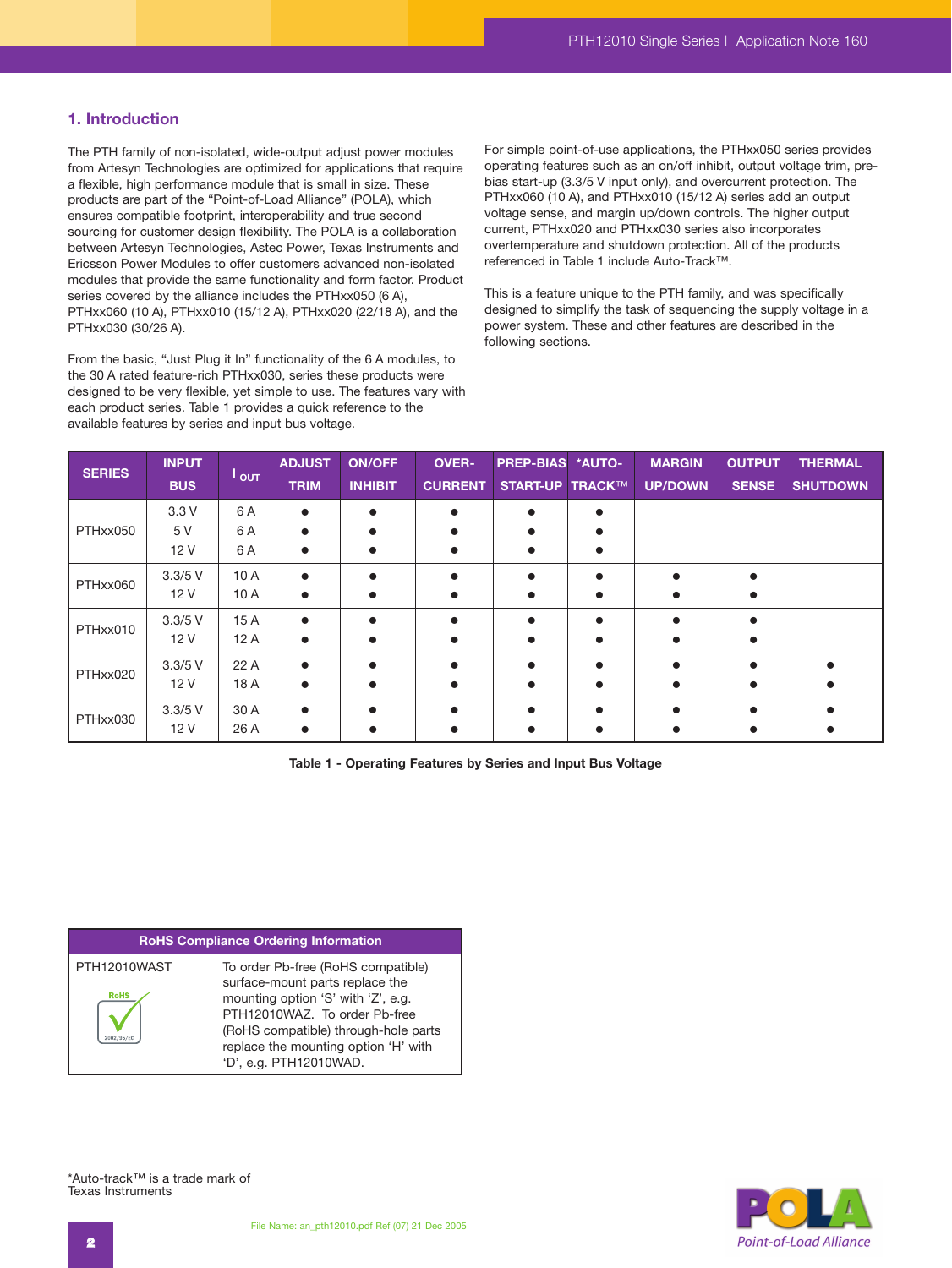## **2. System Interface Information**

#### **2.1 Input Capacitor**

The recommended input capacitor(s) is determined by the 560 µF minimum capacitance and 800 mArms minimum ripple current rating. A 10 µF X5R/X7R ceramic capacitor may also be added to reduce the reflected input ripple current. The ceramic capacitor should be located between the input electrolytic and the module.

Ripple current, less than 100 m $\Omega$  equivalent series resistance (ESR) and temperature are major considerations when selecting input capacitors. Unlike polymer-tantalum capacitors, regular tantalum capacitors have a recommended minimum voltage rating of 2 x (max. dc voltage + ac ripple). This is standard practice to ensure reliability. Only a few tantalum capacitors have sufficient voltage rating to meet this requirement. At temperatures below 0 ºC, the ESR of aluminum electrolytic capacitors increases. For these applications Os-Con, polymer-tantalum, and polymer-aluminum types should be considered.

#### **2.2 Output Capacitance (Optional)**

For applications with load transients (sudden changes in load current), regulator response will benefit from external output capacitance. The value of 330 µF is used to define the transient response specification (see datasheet). For most applications, a high quality computer-grade aluminum electrolytic capacitor is adequate. These capacitors provide decoupling over the frequency range, 2 to 150 kHz, and are suitable for ambient temperatures above 0 ºC. Below 0 ºC, tantalum, ceramic or Os-Con type capacitors are recommended. When using one or more non-ceramic capacitors, the calculated equivalent ESR should be no lower than 4 m $\Omega$  (7 m $\Omega$ using the manufacturer's maximum ESR for a single capacitor). A list of preferred low-ESR type capacitors are identified in Table 2.

In addition to electrolytic capacitance, adding a 10 µF X5R/X7R ceramic capacitor to the output will reduce the output ripple voltage and improve the regulator's transient response. The measurement of both the output ripple and transient response is also best achieved across a 10 µF ceramic capacitor.

#### **2.2.1 Tantalum Capacitors**

Tantalum type capacitors are most suited for use on the output bus, and are recommended for applications where the ambient operating temperature can be less than 0 ºC. The AVX TPS, Sprague 593D/594/595 and Kemet T495/T510 capacitor series are suggested over other tantalum types due to their higher rated surge, power dissipation, and ripple current capability. As a caution many general purpose tantalum capacitors have considerably higher ESR, reduced power dissipation and lower ripple current capability. These capacitors are also less reliable as they have no surge current rating. Tantalum capacitors that do not have a stated ESR or surge current rating are not recommended for power applications.

When specifying Os-con and polymer tantalum capacitors for the output, the minimum ESR limit will be encountered well before the maximum capacitance value is reached.

#### **2.2.2 Ceramic Capacitors**

Above 150 kHz the performance of aluminum electrolytic capacitors is less effective. Multilayer ceramic capacitors have very low ESR and a resonant frequency higher than the bandwidth of the regulator. They can be used to reduce the reflected ripple current at the input as well as improve the transient response of the output. When used on the output their combined ESR is not critical as long as the total value of ceramic capacitance does not exceed 300 µF. Also, to prevent the formation of local resonances, do not place more than five identical ceramic capacitors in parallel with values of 10 µF or greater.

### **2.2.3 Capacitor Table**

Table 2 identifies the characteristics of capacitors from a number of vendors with acceptable ESR and ripple current (rms) ratings. The recommended number of capacitors required at both the input and output buses is identified for each capacitor type.

This is not an extensive capacitor list. Capacitors from other.vendors are available with comparable specifications. Those listed are for guidance. The RMS ripple current rating and ESR (at 100 kHz) are critical parameters necessary to insure both optimum regulator performance and long capacitor life*.*

#### **2.2.4 Designing for Very Fast Load Transients**

The transient response of the dc-dc converter has been characterized using a load transient with a di/dt of 1 A/µs. The typical voltage deviation for this load transient is given in the datasheet specification table using the optional value of output capacitance. As the di/dt of a transient is increased, the response of a converter's regulation circuit ultimately depends on its output capacitor decoupling network. This is an inherent limitation with any dc-dc converter once the speed of the transient exceeds its bandwidth capability. If the target application specifies a higher di/dt or lower voltage deviation, the requirement can only be met with additional output capacitor decoupling. In these cases special attention must be paid to the type, value and ESR of the capacitors selected.

If the transient performance requirements exceed that specified in the datasheet, or the total amount of load capacitance is above 3,000 µF, the selection of output capacitors becomes more important.

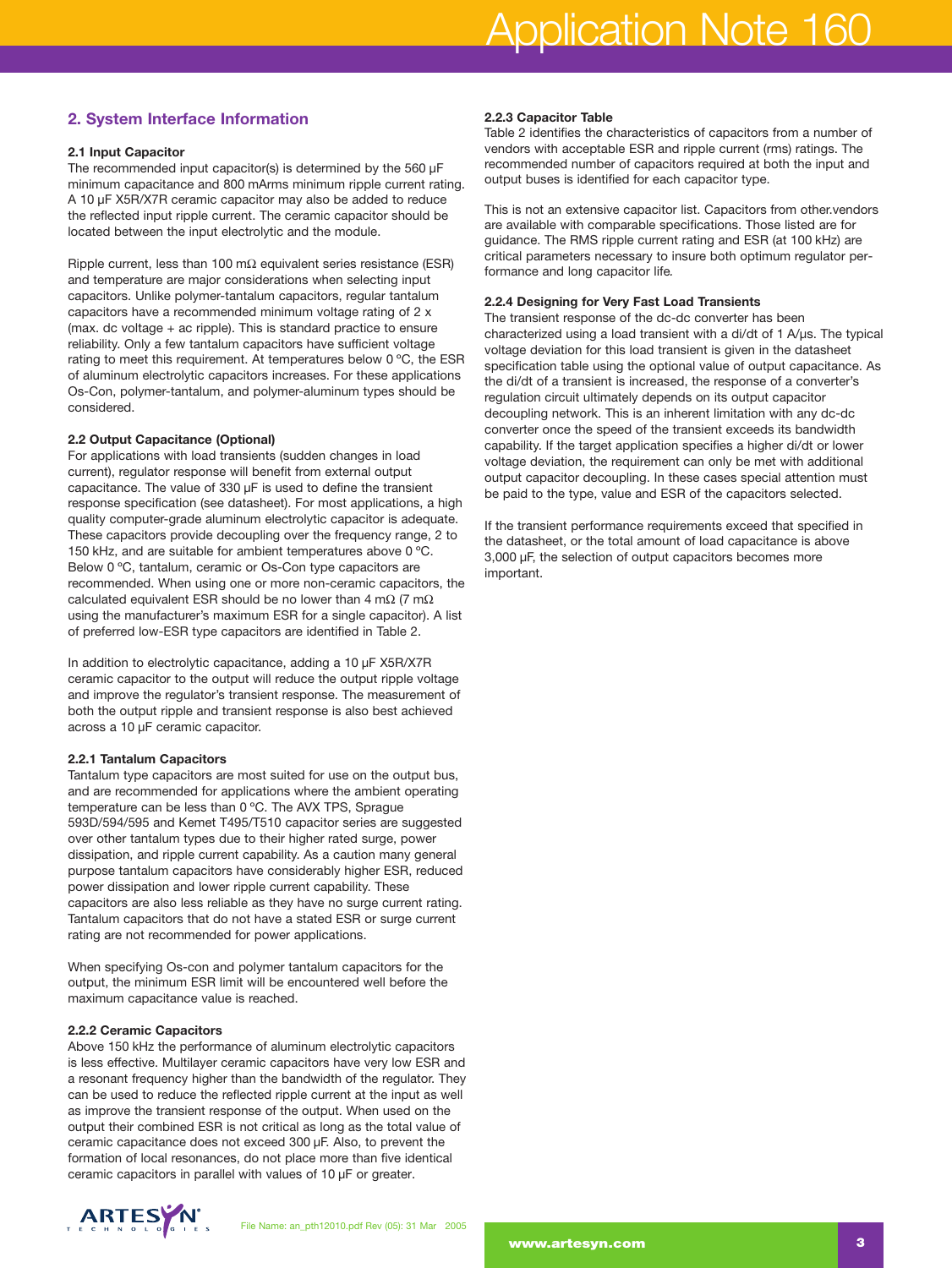| <b>CAPACITOR</b>                                                                 |                                                      |                           | <b>CAPACITOR CHARACTERISTICS</b>                                      | <b>QUANTITY</b>                                       |                                                                               |                                                                      |                                                |                                                                                     |
|----------------------------------------------------------------------------------|------------------------------------------------------|---------------------------|-----------------------------------------------------------------------|-------------------------------------------------------|-------------------------------------------------------------------------------|----------------------------------------------------------------------|------------------------------------------------|-------------------------------------------------------------------------------------|
| VENDOR/<br><b>SERIES</b>                                                         | <b>WORKING</b><br><b>VOLTAGE</b>                     | <b>VALUE</b><br>$(\mu F)$ | MAX. ESR<br><b>AT 100 kHZ</b>                                         | <b>MAX RIPPLE</b><br><b>CURRENT AT</b><br>85°C (Irms) | <b>PHYSICAL</b><br>SIZE (MM)<br>$(L \times W)$                                | <b>INPUT</b><br><b>BUS</b>                                           | <b>OPTIONAL</b><br><b>OUTPUT</b><br><b>BUS</b> | <b>VENDOR</b><br><b>PART</b><br><b>NUMBER</b>                                       |
| Panasonic<br>FC (Radial)<br>FK (SMD)                                             | 25 V<br>35 V<br>25 V                                 | 560<br>1000<br>680        | $0.065 \Omega$<br>$0.060\ \Omega$<br>$0.060\ \Omega$                  | 1205 mA<br>1100 mA<br>1100 mA                         | $12.5 \times 15$<br>12.5 x 13.5<br>12.5 x 13.5                                | $\mathbf{1}$<br>$\mathbf{1}$<br>$\mathbf{1}$                         | $\mathbf{1}$<br>$\mathbf{1}$<br>$\mathbf{1}$   | EEUFC1E561S<br>EEVFK1E102Q<br>EEVFK1V681Q                                           |
| United Chemi-Con<br>FX, OS-CON (SMD)<br>LXZ (Radial)<br>PS (Radial)<br>PXA (SMD) | 16 <sub>V</sub><br>16 V<br>16 V<br>16 V              | 330<br>330<br>680<br>330  | $0.018 \Omega$<br>$0.014 \Omega$<br>$0.068\ \Omega$<br>$0.014 \Omega$ | 4500 mA<br>5050 mA<br>1050 mA<br>5050 mA              | $10.0 \times 10.5$<br>$10.0 \times 12.5$<br>$10.0 \times 16.0$<br>10.0 x 12.2 | 2<br>$\overline{c}$<br>1<br>$\overline{2}$                           | $\leq$ 3<br>$\leq$ 2<br>1<br>$\leq$ 2          | 16FX330M<br>16PS330MJ12<br>LXZ16VB681M10X16LL<br>PXA16VC331MJ12                     |
| Nichicon<br>PM (Radial)<br>HD (Radial)                                           | 25 V<br>16 <sub>V</sub><br>35 V                      | 560<br>680<br>560         | $0.060\ \Omega$<br>$0.038 \Omega$<br>$0.048 \Omega$                   | 1060 mA<br>1430 mA<br>1360 mA                         | 12.5 x 15.0<br>$10.0 \times 16.0$<br>16.0 x 15.0                              | $\mathbf{1}$<br>1<br>1                                               | $\mathbf{1}$<br>$\mathbf{1}$<br>$\mathbf{1}$   | UPM1E561MHH6<br>UHD1C681MHR<br>UPM1V561MHH6                                         |
| Panasonic.<br>Poly-Aluminum<br>WA (SMD)<br>S/SE (SMD)                            | 16 <sub>V</sub><br>6.3V                              | 330<br>180                | $0.022 \Omega$<br>$0.005 \Omega$                                      | 4100 mA<br>4000 mA                                    | $10.0 \times 10.2$<br>$7.3 \times 4.3$                                        | 1<br>$N/R$ (2)                                                       | $\leq$ 3<br>$\leq 1$ (1)                       | EEFWA1C331P<br>EEFSE0J181R (V <sub>o</sub> < 5.1 V)                                 |
| SANYO Os-Con<br>TPE (SMD)<br>SP (Radial)<br>SVP (SMD)                            | 10 <sub>V</sub><br>16 <sub>V</sub><br>16 V           | 330<br>270<br>330         | $0.025 \Omega$<br>$0.018 \Omega$<br>$0.016 \Omega$                    | >3000 mA<br>>3500 mA<br>>4700 mA                      | $7.3 \times 5.7$<br>$10.0 \times 10.5$<br>11.0 x 12.0                         | $N/R$ (2)<br>2(1)<br>2                                               | $\leq 4$<br>$\leq$ 3<br>$\leq$ 3               | 10TPE330M<br>16SP270M<br>16SVP330M                                                  |
| <b>AVX Tantalum TPS</b><br>(SMD)                                                 | 10 <sub>V</sub><br>10 <sub>V</sub>                   | 470<br>330                | $0.045 \Omega$<br>$0.045 \Omega$                                      | $>1723$ mA<br>$>1723$ mA                              | $7.3 \times 5.7$<br>$7.3 \times 5.7$                                          | $N/R$ (2)<br>$N/R$ (2)                                               | $\leq 5$ (3)<br>$\leq 5$ (3)                   | TPSE477M010R0045(V <sub>o</sub> ≤5.1 V)<br>TPSE337M010R0045(V <sub>o</sub> < 5.1 V) |
| Kemet<br>T520 (SMD)<br>T530 Poly-Tant/<br>Organic                                | 10 <sub>V</sub><br>10 <sub>V</sub><br>6.3 V          | 330<br>330<br>470         | $0.040$ $\Omega$<br>$0.015 \Omega$<br>$0.012 \Omega$                  | 1800 mA<br>>3800 mA<br>>4200 mA                       | $4.3 \times 6.0$<br>$4.3 \times 6.0$<br>$4.3 \times 6.0$                      | $N/R$ (2)<br>$N/R$ (2)<br>$N/R$ (2)                                  | $\leq 5$<br>$\leq$ 2<br>$\leq$ (3)             | T520X337M010AS<br>T530X337M010AS<br>T530X477M006AS(V <sub>o</sub> ≤5.1V)            |
| Vishay-Sprague<br>595D (SMD)<br>94SP (Radial)                                    | 10V<br>16 <sub>V</sub>                               | 470<br>270                | $0.100 \Omega$<br>$0.018 \Omega$                                      | 1440 mA<br>4200 mA                                    | $7.2 \times 6.0$<br>$10.0 \times 10.5$                                        | $N/R$ (2)<br>2(1)                                                    | $\leq 5$ (3)<br>$\leq$ 3                       | 595D477X0010R2T(V <sub>2</sub> ≤5.1V)<br>94SP277X0016FBP                            |
| Kemet, Ceramic<br>X5R (SMD)                                                      | 16 <sub>V</sub><br>6.3V                              | 10<br>47                  | $0.002 \Omega$<br>$0.002 \Omega$                                      |                                                       | 1210 case<br>3225mm                                                           | 1(4)<br>N/R <sup>(2)</sup>                                           | $\leq 5$<br>$\leq 5$                           | C1210C106M4PAC<br>C1210C476K9PAC                                                    |
| Murata, Ceramic<br>X5R (SMD)                                                     | 6.3 V<br>6.3V<br>16 <sub>V</sub><br>16 <sub>V</sub>  | 100<br>47<br>22<br>10     | $0.002 \Omega$                                                        |                                                       | 1210 case<br>3225mm                                                           | N/R <sup>(2)</sup><br>N/R <sup>(2)</sup><br>1(4)<br>1(4)             | $\leq$ 3<br>$\leq 5$<br>$\leq 5$<br>$\leq 5$   | GRM32ER60J107M<br>GRM32ER60J476M<br>GRM32ER61C226K<br>GRM32DR61C106K                |
| TDK, Ceramic<br>X5R (SMD)                                                        | 6.3 V<br>6.3 V<br>16 <sub>V</sub><br>16 <sub>V</sub> | 100<br>47<br>22<br>10     | 0.002 $\Omega$                                                        |                                                       | 1210 case<br>3225mm                                                           | N/R <sup>(2)</sup><br>N/R <sup>(2)</sup><br>1(4)<br>1 <sup>(4)</sup> | $\leq 3$<br>$\leq 5$<br>$\leq 5$<br>$\leq 5$   | C3225X5R0J107MT<br>C3225X5R0J476MT<br>C3225X5R1C226MT<br>C3225X5R1C106MT            |

(1) A total capacitance of 540 µF is acceptable based on the combined ripple current rating.

(2) N/R – Not recommended. The capacitor voltage rating does not meet the minimum derated operating limits.

(3) The voltage rating of this capacitor only allows it to be used for output voltages that are equal to or less than 5.1 V.

(4) Ceramic capacitors may be used to compliment electrolytic types at the input to further reduce high-frequency ripple current.

**Table 2 - Recommended Input/Output Capacitors**

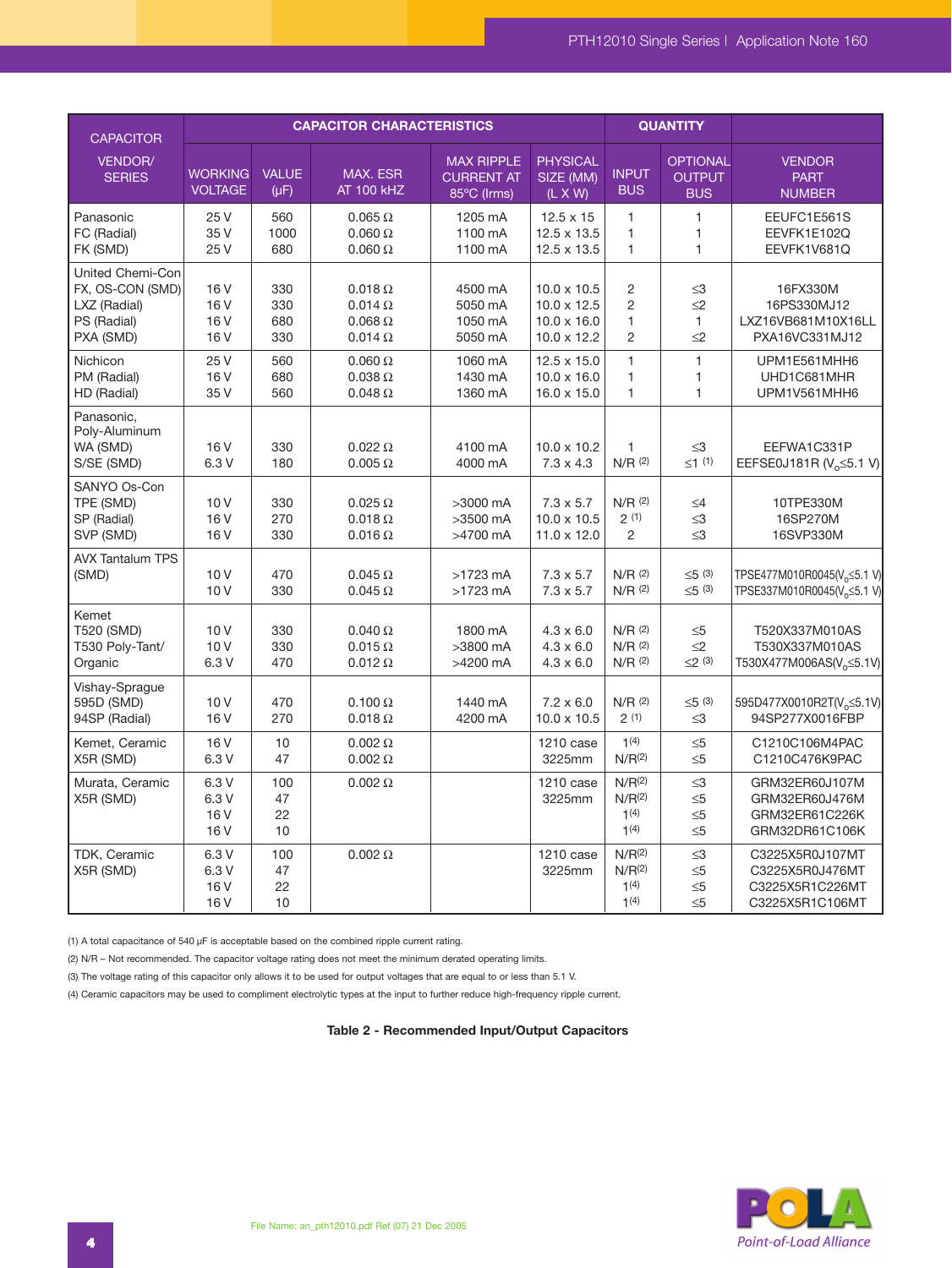## **3. Mechanical Information**

#### **3.1 Mechanical Outline Drawings**



**Figure 1 - Plated Through-Hole Mechanical Drawing**





#### **3.2 Pin-out Table**

| <b>PIN CONNECTIONS</b> |                 |  |  |  |  |
|------------------------|-----------------|--|--|--|--|
| <b>PIN NUMBER</b>      | <b>FUNCTION</b> |  |  |  |  |
| 1                      | Ground          |  |  |  |  |
| 2                      | Vin             |  |  |  |  |
| 3                      | Inhibit         |  |  |  |  |
| 4                      | Vo Adjust       |  |  |  |  |
| 5                      | Vo Sense        |  |  |  |  |
| 6                      | Vout            |  |  |  |  |
| 7                      | Ground          |  |  |  |  |
| 8                      | <b>Track</b>    |  |  |  |  |
| 9                      | Margin Down     |  |  |  |  |
| 10                     | Margin Up       |  |  |  |  |

**Table 3 - Pin Connections**



#### **3.3 Pin Description**

#### **3.3.1 Ground**

This is the common ground connection for the Vin and Vout power connections. It is also the 0 Vdc reference for the control inputs.

#### **3.3.2 Vin**

The positive input voltage power node to the module, which is referenced to common GND.

#### **3.3.3 Inhibit**

The Inhibit pin is an open-collector/drain negative logic input that is referenced to GND. Applying a low level ground signal to this input disables the module's output and turns off the output voltage. When the Inhibit control is active, the input current drawn by the regulator is significantly reduced. If the Inhibit pin is left open-circuit, the module will produce an output whenever a valid input source is applied.

#### **3.3.4 Vo Adjust**

A 1% resistor must be directly connected between this pin and pin 7 (GND) to set the output voltage to a value higher than its lowest value. The temperature stability of the resistor should be 100 ppm/°∆C or better. The set point range is from 1.2 V to 5.5 V for the 'W' suffix and 0.8 V to 1.8 V for the 'L' suffix. The resistor required for a given output voltage may be calculated from the equations in Section 7.1. If left open-circuit the output voltage will default to its lowest value. For further information on output voltage adjustment please see Section 7.1.

The specification table gives the preferred resistor values for a number of standard output voltages.

#### **3.3.5 Vo Sense**

The sense input allows the regulation circuit to compensate for voltage drop between the module and the load. For optimal voltage accuracy Vo Sense should be connected to Vout. It can also be left disconnected.

#### **3.3.6 Vout**

The regulated positive power output with respect to the GND node.

#### **3.3.7 Track**

This is an analog control input that enables the output voltage to follow an external voltage. This pin becomes active typically 20 ms after the input voltage has been applied, and allows direct control of the output voltage from 0 V up to the nominal set-point voltage. Within this range the output will follow the voltage at the track pin on a volt-for-volt basis. When the control voltage is raised above this range, the module regulates at its set-point voltage. The feature allows the output voltage to rise simultaneously with other modules powered from the same input bus. If unused, this input should be connected to Vin.

Note: Due to the undervoltage lockout feature, the output of the module cannot follow its own input voltage during power-up. For more information, see Section 10.0.

#### **3.3.8 Margin Down**

When this input is asserted to GND, the output voltage is decreased by 5% from the nominal. The input requires an open-collector (opendrain) interface. It is not TTL compatible. A lower percent change can be accommodated with a series resistor, see Section 7.3.

#### **4.3.9 Margin Up**

When this input is asserted to GND, the output voltage is increased by 5%. The input requires an open-collector (open-drain) interface. It is not TTL compatible. The percent change can be reduced with a series resistor, see Section 7.3.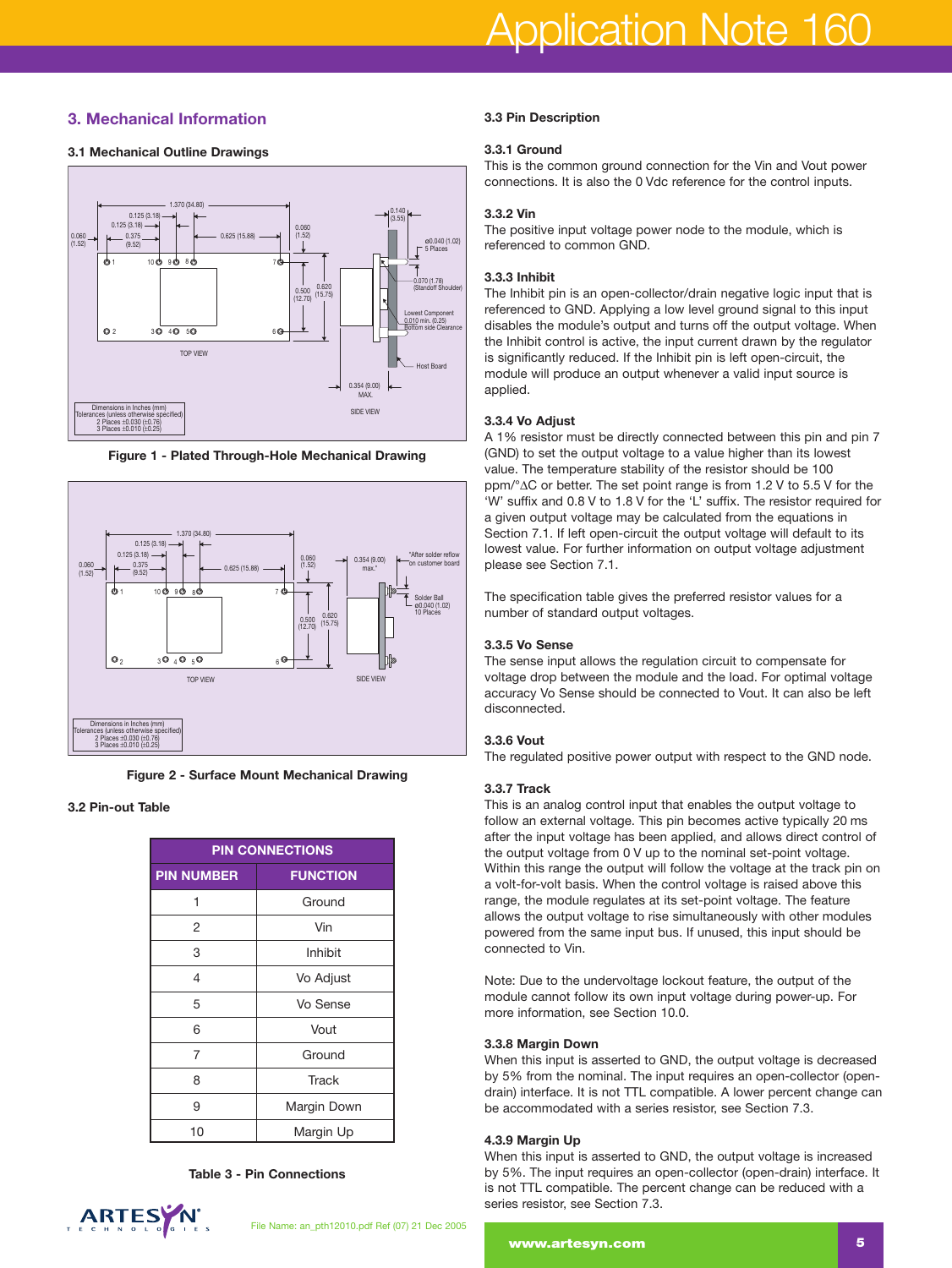## **4. Packaging Information**

#### **4.1 Packaging**

The PTH12010 are available in trays of 20 units and tape and reel format in quantities of 250 units per reel.

Tray and tape dimensions including pick point are shown in the following diagrams.



**Figure 3 - Tape Dimensions**



**Figure 4 - Tray**

#### **4.2 Labelling and Part Numbering Sequence**

All units in the series will be clearly marked to allow ease of identification for the end user. Figure 5 gives details of all the models



**Figure 5 - PTH12010 Part Numbering**

## **5. Safety Information**

#### **5.1 Safety Standards and Approvals**

All models will have full international safety approval including EN60950 and UL/cUL1950. Models have been submitted to independent safety agencies for approval.

#### **5.2 Fuse Information**

Any suitable value fuse (based on the input ratings) maybe used in the unearthed input line. However this is not required for compliance with safety.

#### **5.3 Safety Considerations**

The converter must be installed as per guidelines outlined by the various safety agency approvals, if safety agency approval is required for the overall system.

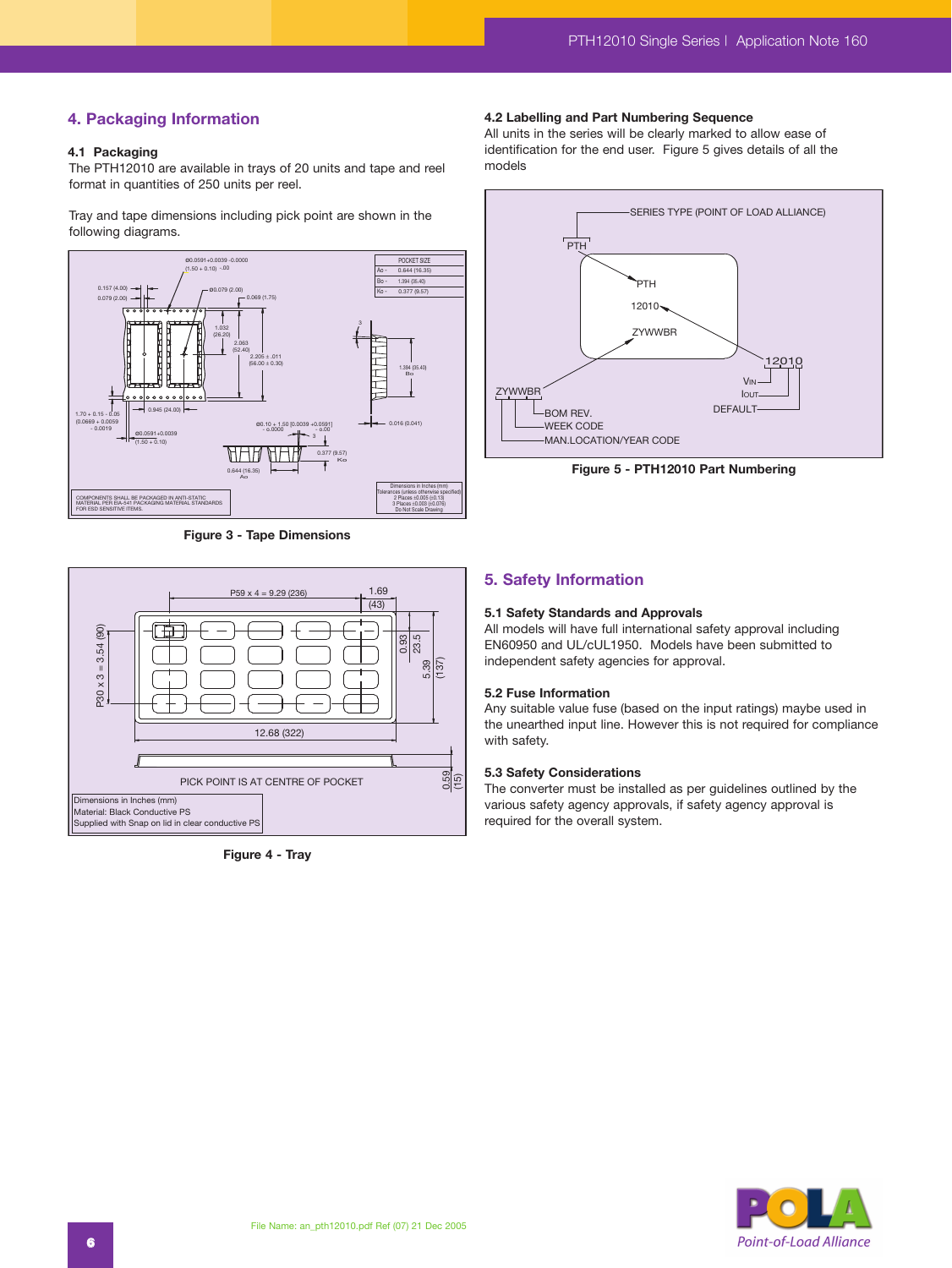## Application Note 160

## **6. Operating Information**

## **6.1 Overtemperature Protection (OTP)**

The PTHxx020 and PTHxx030 series of products have overtemperature protection. These products have an on-board temperature sensor that protects the module's internal circuitry against excessively high temperatures. A rise in the internal temperature may be the result of a drop in airflow, or a high ambient temperature. If the internal temperature exceeds the OTP threshold (see datasheet specifications), the module's Inhibit control is automatically pulled low. This disables the regulator allowing the output voltage to drop to zero. (The external output capacitors will be discharged by the load circuit). The recovery is automatic, and begins with a soft-start power-up. It occurs when the the sensed temperature decreases by about 10 °C below the trip point.

Note: The overtemperature protection is a last resort mechanism to prevent thermal stress to the regulator. Operation at or close to the thermal shutdown temperature is not recommended and will reduce the long-term reliability of the module. Always operate the regulator within the specified Safe Operating Area (SOA) limits for the worstcase conditions of ambient temperature and airflow.

#### **6.2 Overcurrent Protection**

For protection against load faults, all modules incorporate output overcurrent protection. Applying a load that exceeds the regulator's overcurrent threshold will cause the regulated output to shut down. Following shutdown a module will periodically attempt to recover by initiating a soft-start power-up. This is described as a "hiccup" mode of operation, whereby the module continues in the cycle of successive shutdown and power-up until the load fault is removed. During this period, the average current flowing into the fault is significantly reduced. Once the fault is removed, the module automatically recovers and returns to normal operation.

#### **6.3 Soft-start Power-up**

The Auto-Track™ feature allows the power-up of multiple PTH modules to be directly controlled from the Track pin. However in a stand-alone configuration, or when the Auto-Track feature is not being used, the Track pin should be directly connected to the input voltage, Vin (see Figure 6).



**Figure 6 - Soft-start Power-up**

When the Track pin is connected to the input voltage the Auto-Track function is permanently disengaged. This allows the module to power-up entirely under the control of its internal soft-start circuitry. When power-up is under soft-start control, the output voltage rises to the set-point at a quicker and more linear rate.





#### **Figure 7 - Power-up Characteristic**

From the moment a valid input voltage is applied, the soft-start control introduces a short time delay (typically 8 ms to 15 ms) before allowing the output voltage to rise. The output then progressively rises to the module's set-point voltage. Figure 7 shows the soft-start power-up characteristic of the 18 A output product (PTH12020W), operating from a 12 V input bus and configured for a 3.3 V output. The waveforms were measured with a 5 A resistive load, with Auto-Track disabled. The initial rise in input current when the input voltage first starts to rise is the charge current drawn by the input capacitors. Power-up is complete within 25 ms.

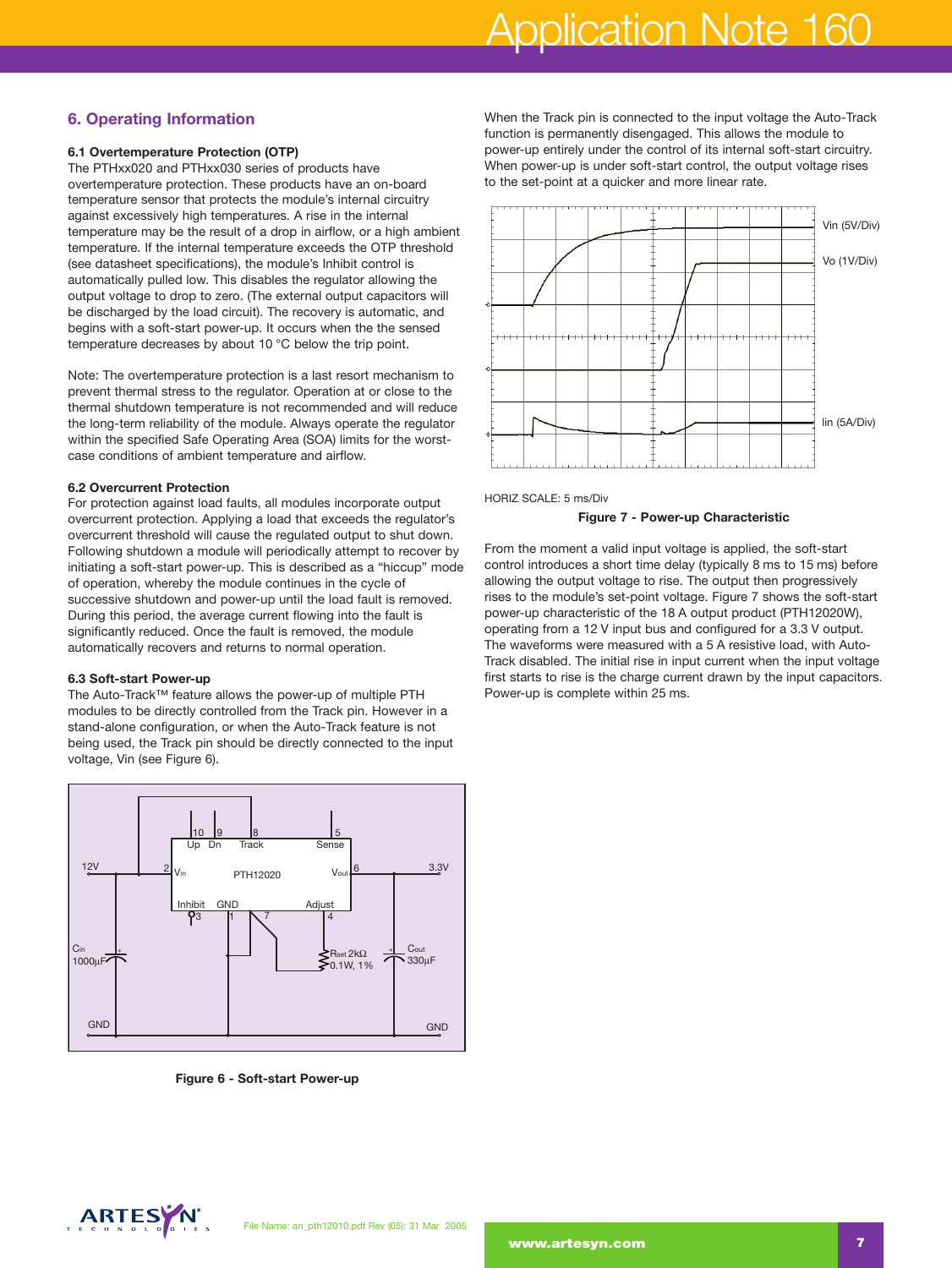## **7. Feature Set**

#### **7.1 Adjusting the Output Voltage**

The Vo adjust control (pin 4) sets the output voltage of the PTH12010 product. The adjustment range is from 1.2 V to 5.5 V for the Suffix 'W' model and 0.8 V to 1.8 V for the Suffix 'L' model. The adjustment method requires the addition of a single external resistor, Rset, that must be connected directly between the Vo Adjust and GND pins<sup>1</sup>. Tables 4A and 4B give the preferred values for the external resistor for a number of standard voltages, along with the actual output voltage that this resistance value provides.

For other output voltages the value of the required resistor can either be calculated using the following equations, or simply selected from the range of values given in Tables 5A and 5B. Figure 8 shows the placement of the required resistor.

$$
R_{\text{set}} = 10 \text{K} \times \frac{0.8 \text{V}}{\text{V}_{\text{out}} - 1.2 \text{V}} - 1.82 \text{ K}\Omega
$$

**Equation 1 - 'W' Suffix Models** 

$$
R_{\text{set}} = 10 \text{K} \times \frac{0.8 \text{V}}{\text{V}_{\text{out}} - 0.8 \text{V}} - 7.87 \text{ K}
$$

**Equation 2 - 'L' Suffix Models**

| V <sub>out</sub> Standard | R <sub>set</sub> (Pref'd Value) | $\overline{V_{\text{out}}}$ (Actual) |
|---------------------------|---------------------------------|--------------------------------------|
| 5.0 V                     | 280 $\Omega$                    | 5.009 V                              |
| 3.3V                      | 2.00 $k\Omega$                  | 3.294 V                              |
| 2.5V                      | 4.32 k $\Omega$                 | 2.503 V                              |
| 2.0V                      | $8.06 \text{ k}\Omega$          | 2.010 V                              |
| 1.8V                      | 11.50 $k\Omega$                 | 1.801 V                              |
| 1.5V                      | 24.30 k $\Omega$                | 1.506 V                              |
| 1.2 V                     | Open                            | 1.200 V                              |

**Table 4A - Preferred Values of Rset for Standard Output Voltages Suffix 'W' Models**

| V <sub>out</sub> Standard | $R_{\text{set}}$ (Pref'd Value) | V <sub>out</sub> (Actual) |
|---------------------------|---------------------------------|---------------------------|
| 1.8V                      | 130 $\Omega$                    | 1.800 V                   |
| 1.5V                      | 3.57 k $\Omega$                 | 1.499 V                   |
| 1.2V                      | 12.1 $k\Omega$                  | 1.201V                    |
| 1.1V                      | 18.7 k $\Omega$                 | 1.101V                    |
| 1.0V                      | 32.4 $k\Omega$                  | 0.999V                    |
| 0.9V                      | 71.5 $k\Omega$                  | 0.901V                    |
| 0.8V                      | Open                            | 0.800V                    |

Table 4B - Preferred Values of R<sub>set</sub> for Standard Output Voltages **Suffix 'L' Models**



**Figure 8 - Adjust Resistor Placement**

| OUTPUT VOLTAGE SET-POINT RESISTOR VALUES |                           |          |                        |          |                 |  |  |  |
|------------------------------------------|---------------------------|----------|------------------------|----------|-----------------|--|--|--|
| Va Req'd                                 | <b>Rset</b>               | Va Req'd | <b>Rset</b>            | Va Req'd | <b>Rset</b>     |  |  |  |
| 1.200                                    | Open                      | 2.15     | $6.6 \text{ k}\Omega$  | 3.40     | 1.82 $k\Omega$  |  |  |  |
| 1.225                                    | 318 $k\Omega$             | 2.20     | 6.18 $k\Omega$         | 3.45     | 1.74 $k\Omega$  |  |  |  |
| 1.250                                    | 158 k $\Omega$            | 2.25     | 5.8 k $\Omega$         | 3.50     | 1.66 $k\Omega$  |  |  |  |
| 1.275                                    | 105 k $\Omega$            | 2.30     | 5.45 $k\Omega$         | 3.55     | 1.58 $k\Omega$  |  |  |  |
| 1.300                                    | 78.2 kΩ                   | 2.35     | 5.14 $k\Omega$         | 3.60     | 1.51 $k\Omega$  |  |  |  |
| 1.325                                    | 62.2 k $\Omega$           | 2.40     | 4.85 $k\Omega$         | 3.70     | 1.38 $k\Omega$  |  |  |  |
| 1.350                                    | 51.5 $k\Omega$            | 2.45     | 4.85 $k\Omega$         | 3.80     | 1.26 $k\Omega$  |  |  |  |
| 1.375                                    | 43.9 k $\Omega$           | 2.50     | 4.33 $k\Omega$         | 3.90     | 1.14 $k\Omega$  |  |  |  |
| 1.400                                    | 38.2 kΩ                   | 2.55     | 4.11 $k\Omega$         | 4.00     | 1.04 $k\Omega$  |  |  |  |
| 1.425                                    | 33.7 $k\Omega$            | 2.60     | $3.89 k\Omega$         | 4.10     | 939 $\, \Omega$ |  |  |  |
| 1.450                                    | 30.2 $k\Omega$            | 2.65     | $3.70 \text{ k}\Omega$ | 4.20     | 847 Ω           |  |  |  |
| 1.475                                    | 27.3 $k\Omega$            | 2.70     | $3.51 k\Omega$         | 4.30     | 761Ω            |  |  |  |
| 1.50                                     | 24.8 k $\Omega$           | 2.75     | 3.34 $k\Omega$         | 4.40     | 680 Ω           |  |  |  |
| 1.55                                     | 21.0 $k\Omega$            | 2.80     | 3.18 $k\Omega$         | 4.50     | 604Ω            |  |  |  |
| 1.60                                     | 18.2 k $\Omega$           | 2.85     | $3.03 \text{ k}\Omega$ | 4.60     | 533 $\Omega$    |  |  |  |
| 1.65                                     | 16.0 k $\Omega$           | 2.90     | 2.89 $k\Omega$         | 4.70     | 466 Ω           |  |  |  |
| 1.70                                     | 14.2 k $\Omega$           | 2.95     | $2.75$ k $\Omega$      | 4.80     | 402 Ω           |  |  |  |
| 1.75                                     | 12.7 $k\Omega$            | 3.00     | 2.62 $k\Omega$         | 4.90     | 342 $\Omega$    |  |  |  |
| 1.80                                     | 11.5 k $\Omega$           | 3.05     | 2.50 k $\Omega$        | 5.00     | 285 Ω           |  |  |  |
| 1.85                                     | 10.5 $k\Omega$            | 3.10     | $2.39 k\Omega$         | 5.10     | 231 Ω           |  |  |  |
| 1.90                                     | 9.61 $k\Omega$            | 3.15     | 2.28 $k\Omega$         | 5.20     | 180 $\Omega$    |  |  |  |
| 1.95                                     | 8.85 k $\Omega$           | 3.20     | 2.18 $k\Omega$         | 5.30     | 131 $\Omega$    |  |  |  |
| 2.00                                     | 8.18 k $\Omega$           | 3.25     | 2.08 k $\Omega$        | 5.40     | 85 Ω            |  |  |  |
| 2.05                                     | $7.59\; \mathrm{k}\Omega$ | 3.30     | 1.99 k $\Omega$        | 5.50     | 41 $\Omega$     |  |  |  |
| 2.10                                     | $7.07 \text{ k}\Omega$    | 3.35     | 1.90 $k\Omega$         |          |                 |  |  |  |

**Table 5A - Output Voltage Set-point Resistor Values for Suffix 'W Model**

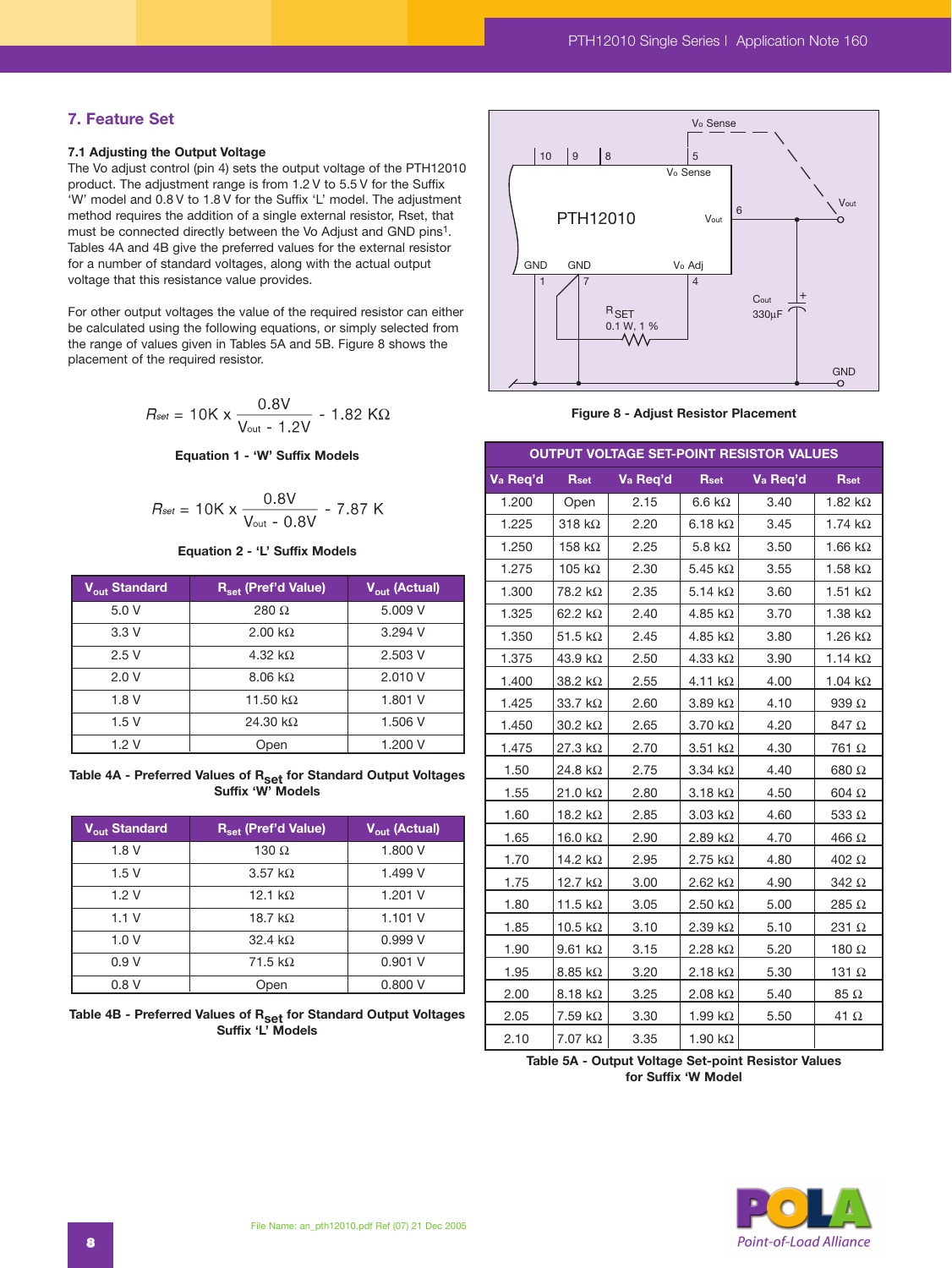# Application Note 160

| <b>OUTPUT VOLTAGE SET-POINT RESISTOR VALUES</b> |                        |          |                 |          |                         |  |  |
|-------------------------------------------------|------------------------|----------|-----------------|----------|-------------------------|--|--|
| Va Req'd                                        | <b>Rset</b>            | Va Reg'd | <b>Rset</b>     | Va Req'd | <b>Rset</b>             |  |  |
| 0.800                                           | Open                   | 1.100    | 18.8 k $\Omega$ | 1.400    | 5.46 k $\Omega$         |  |  |
| 0.825                                           | 312 k $\Omega$         | 1.125    | 16.7 k $\Omega$ | 1.425    | 4.93 k $\Omega$         |  |  |
| 0.850                                           | 152 k $\Omega$         | 1.150    | 15 k $\Omega$   | 1.450    | 4.44 kQ                 |  |  |
| 0.875                                           | 98.8 k $\Omega$        | 1.175    | 13.5 $k\Omega$  | 1.475    | 3.98 k $\Omega$         |  |  |
| 0.900                                           | $72.1 \text{ k}\Omega$ | 1.200    | 12.1 $k\Omega$  | 1.500    | $3.56 \text{ k}\Omega$  |  |  |
| 0.925                                           | 56.1 k $\Omega$        | 1.225    | 11 $k\Omega$    | 1.550    | 2.80 k $\Omega$         |  |  |
| 0.950                                           | 45.5 k $\Omega$        | 1.250    | 9.91 $k\Omega$  | 1.600    | 2.13 k $\Omega$         |  |  |
| 0.975                                           | 37.8 $k\Omega$         | 1.275    | 8.97 k $\Omega$ | 1.650    | 1.54 k $\Omega$         |  |  |
| 1.000                                           | 32.1 k $\Omega$        | 1.300    | 8.13 $k\Omega$  | 1.700    | 1.02 $k\Omega$          |  |  |
| 1.025                                           | 27.7 $k\Omega$         | 1.325    | 7.37 $k\Omega$  | 1.750    | $0.551 k\Omega$         |  |  |
| 1.050                                           | 24.1 k $\Omega$        | 1.350    | 6.68 $k\Omega$  | 1.800    | $0.130 \text{ k}\Omega$ |  |  |
| 1.075                                           | 21.2 k $\Omega$        | 1.375    | 6.04 k $\Omega$ |          |                         |  |  |

**Table 5B - Output Voltage Set-point Resistor Values for Suffix 'L' Model**

#### **Notes:**

- 1 Use a 0.1 W resistor, with a tolerance of 1% (or better). The tolerance should be 1%, with temperature stability of 100 ppm/°∆C (or better). Place the resistor as close to the regulator as possible. Connect the resistor directly between pins 4 and 7 using dedicated PCB traces.
- 2 Never connect capacitors from Vo Adjust to either GND or Vout. Any capacitance added to the Vo Adjust pin will affect the stability of the regulator.

#### **7.2 Output ON/OFF Inhibit**

For applications requiring output voltage ON/OFF control,each series of the PTH family incorporates an output Inhibit control pin. The inhibit feature can be used wherever there is a requirement for the output voltage from the regulator to be turned OFF.

The power modules function normally when the Inhibit pin is left open-circuit, providing a regulated output whenever a valid source voltage is connected to Vin with respect to GND.

Figure 9 shows the typical application of the inhibit function. Note the discrete transistor (Q1). The Inhibit control has its own internal pull-up to +Vin potential. An open-collector or open-drain device is recommended to control this input. The input is not compatible with TTL logic devices.



**Figure 9 - Typical Application of the Inhibit Function**



Turning Q1 on applies a low voltage to the Inhibit control pin and disables the output of the module. If Q1 is then turned off, the module will execute a soft-start power-up sequence. A regulated output voltage is produced within 20 ms. Figure 10 shows the typical rise in both the output voltage and input current, following the turnoff of Q1. The turn off of Q1 corresponds to the rise in the waveform, Q1 Vds. The waveforms were measured with a 5 A load.





#### **7.3 Margin Up/Down Controls**

The PTHxx060, PTHxx010, PTHxx020, and PTHxx030 module series incorporate Margin Up and Margin Down control inputs. These controls allow the output voltage set point to be momentarily adjusted<sup>1</sup>, either up or down, by a nominal 5%. This provides a convenient method for dynamically testing the operation of the load circuit over its power supply margin or range. The ±5% change is applied to the adjusted output voltage as set by the external resistor, R<sub>set</sub> at the Vo Adjust pin.

The 5% adjustment is made by driving the appropriate margin control input directly to the GND terminal2. A low-leakage open-drain device, such as a MOSFET or p-channel JFET is recommended for this purpose. Adjustments of less than 5% can also be accommodated by adding series resistors to the control inputs (see Figure 11). The value of the resistor can be selected from Table 6, or calculated using the following formula.

#### **7.3.1 Up/Down Adjust Resistance Calculation**

To reduce the margin adjustment to something less than 5%, series resistors are required (See  $R_D$  and  $R_U$  in Figure 11). For the same amount of adjustment, the resistor value calculated for  $R_{\text{U}}$  and  $R_{\text{D}}$  will be the same. The equation is as follows:

$$
R_U \text{ or } R_D = \frac{499}{\Delta\%} - 99.8 \text{ k}\Omega
$$

Where ∆% = The desired amount of margin adjust in percent.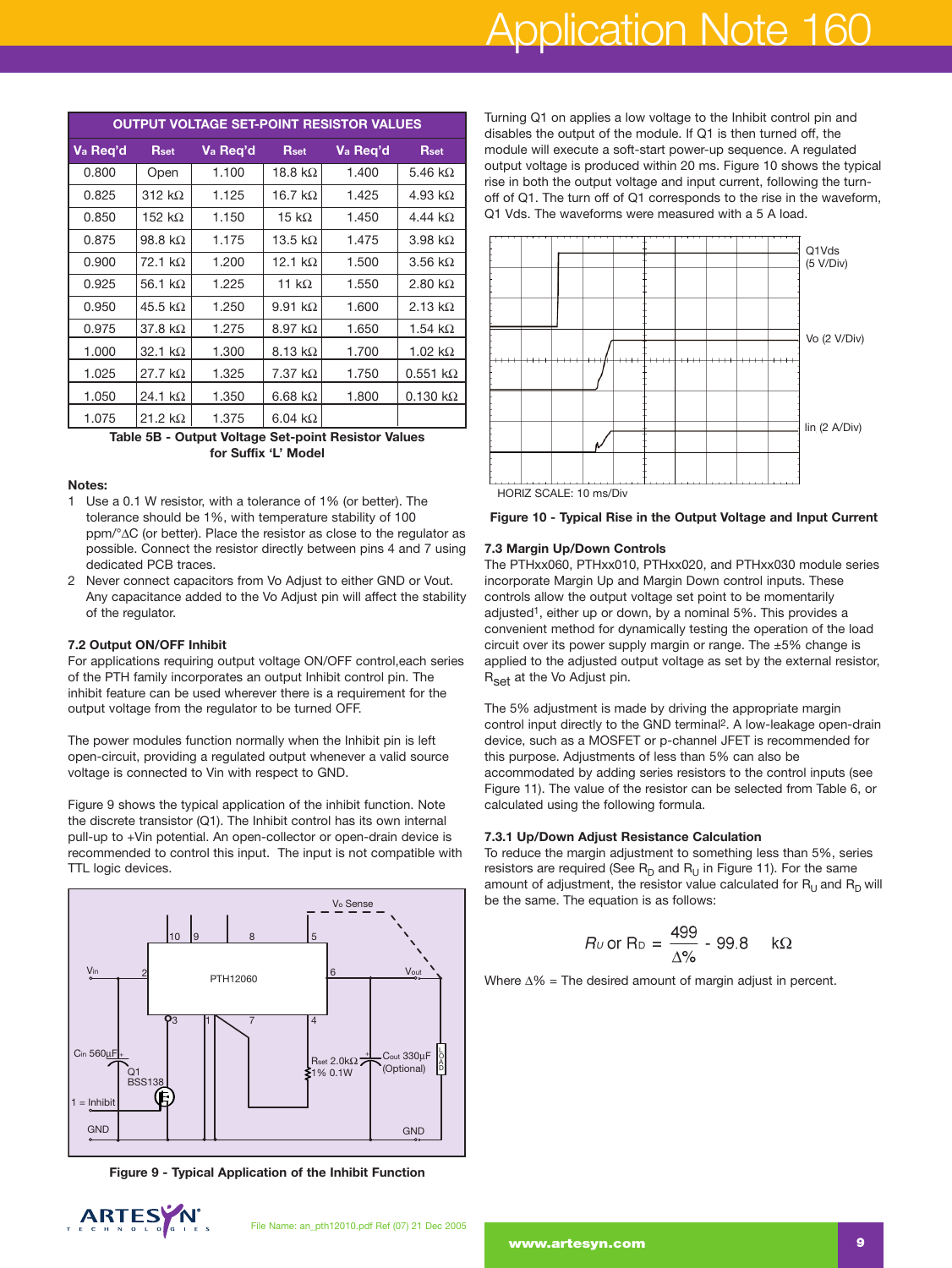

**Figure 11 - Margin Up/Down Application Schematic**

#### **Notes:**

- 1 The Margin Up and Margin Down controls were not intended to be activated simultaneously. If they are their affects on the output voltage may not completely cancel, resulting in the possibility of a slightly higher error in the output voltage set point.
- 2 The ground reference should be a direct connection to the module GND at pin 7 (pin 1 for the PTHxx050). This will produce a more accurate adjustment at the load circuit terminals. The transistors Q1 and Q2 should be located close to the regulator.
- 3 The Margin Up and Margin Dn control inputs are not compatible with devices that source voltage. This includes TTL logic. These are analog inputs and should only be controlled with a true opendrain device (preferably a discrete MOSFET transistor). The device selected should have low off-state leakage current. Each input sources 8 µA when grounded, and has an open-circuit voltage of 0.8 V.



#### **7.4 Remote Sense**

The  $V_{\Omega}$  Sense pin should be connected to Vout at the load circuit (see datasheet standard application). A remote sense improves the load regulation performance of the module by allowing it to compensate for any 'IR' voltage drop between itself and the load. An IR drop is caused by the high output current flowing through the small amount of pin and trace resistance. Use of the remote sense is optional. If not used, the Vo Sense pin can be left open-circuit. An internal low-value resistor (15  $\Omega$  or less) is connected between the Vo Sense and Vout, ensures that the output voltage remains in regulation.

With the sense pin connected, the difference between the voltage measured directly between the  $V_{\text{out}}$  and GND pins, and that measured from  $V<sub>o</sub>$  Sense to GND, is the amount of IR drop being compensated by the regulator. This should be limited to a maximum of 0.3 V.

Note: The remote sense feature is not designed to compensate for the forward drop of non-linear or frequency dependent components

that may be placed in series with the converter output. Examples include OR-ing diodes, filter inductors, ferrite beads, and fuses. When these components are enclosed by the remote sense connection they are effectively placed inside the regulation control loop, which can adversely affect the stability of the regulator.

## **8. Thermal Information**

#### **8.1 Thermal Reference Points**

The electrical operating conditions namely:

- $\bullet$  Input voltage,  $V_{in}$
- 
- Output voltage,  $V_o$ <br>• Output current,  $I_o$ Output current, I<sub>o</sub>

determine how much power is dissipated within the converter. The following parameters further influence the thermal stresses experienced by the converter:

- Ambient temperature
- Air velocity
- Thermal efficiency of the end system application
- Parts mounted on system PCB that may block airflow
- Real airflow characteristics at the converter location

#### **8.2 Safe Operating Area Curves**

Thermal characterisation data is presented in the datasheet in a safe operating area curve format which is repeated here in Figures 12, 13 and 14. These SOA curves show the load current versus the ambient air temperature and velocity.



**Figure 12 - Safe Operating Area PTH12010 Vout = 5 V**

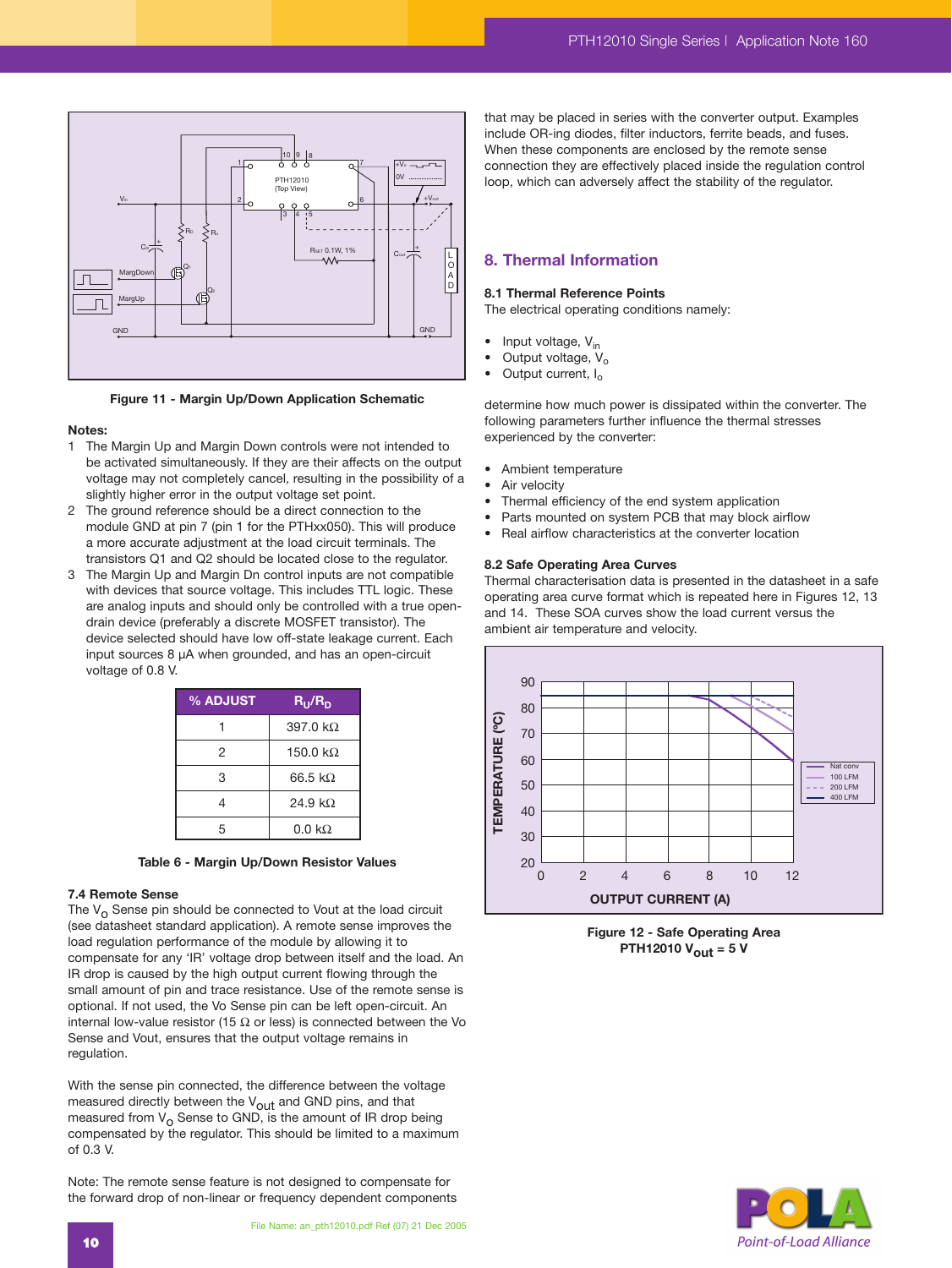





**Figure 14 - Safe Operating Area PTH12010 Vout ≤ 1.8 V**

#### **8.3 Thermal Test Set-up**

All of the data was taken with the converter soldered to a test board which closely represents a typical application. The test board is a 1.6 mm, eight layer FR4 PCB with the inner layers consisting of 2 oz power and ground planes. The top and bottom layers contain a minimal amount of metalization. A board to board spacing of 1 inch was used. The data represented by the 0 m/s curve indicate a natural convection condition i.e. no forced air. However, since the thermal performance is heavily dependent upon the final system application, the user needs to ensure the thermal reference point temperatures are kept within the recommended temperature rating. It is recommended that the thermal reference point temperatures are measured using either AWG #36 or #40 gauge thermocouples or an IR camera. In order to comply with stringent Artesyn derating criteria, the ambient temperature should never exceed 85 °C. Please contact Artesyn Technologies for further support.

## **9. Use in a Manufacturing Environment**

#### **9.1 Recommended Land Pattern**

It is recommended that the customer uses a solder mask defined land pattern similar to that shown in the Figures 15 and 16:



**Figure 15 - Recommended Land Pattern (Through - Hole Model)**



#### **Figure 16 - Recommended Land Pattern (Surface Mount Model)**

Power pin connection should utilize four or more vias to the interior power plane of 0.025 (0.63) I.D. per input, ground and output pin (or the electrical equivalent.

As a surface-mount power component, interconnection to internal power planes will typically be required. This is accomplished by placing a number of vias between the SMT pad and the relevant plane. The number and exact location of these vias should be determined based on electrical resistivity, current flow and thermal requirements.

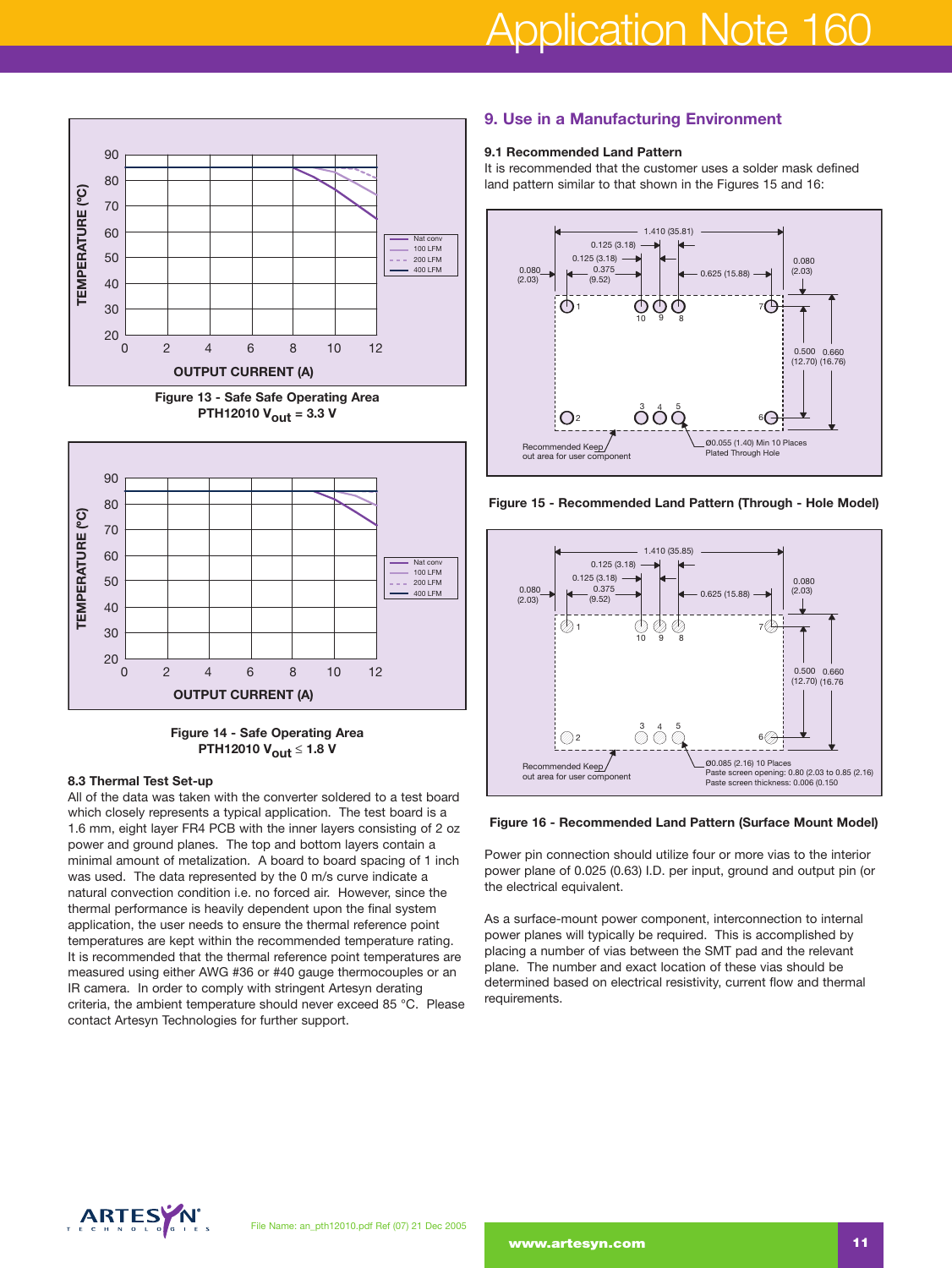## **10. Auto-Track™**

#### **10.1 Auto-Track™ Function**

The Auto-Track function is unique to the PTH family, and is available with the all "Point-of-Load Alliance" (POLA) products. Auto-Track was designed to simplify the amount of circuitry required to make the output voltage from each module power-up and power-down in sequence. The sequencing of two or more supply voltages during power-up is a common requirement for complex mixed-signal applications, that use dual-voltage VLSI ICs such as DSPs, microprocessors, and ASICs.

#### **10.2 How Auto-Track™ Works**

Auto-Track works by forcing the module's output voltage to follow a voltage presented at the Track control pin. This control range is limited to between 0 V and the module's set-point voltage. Once the track-pin voltage is raised above the set-point voltage, the module's output remains at its set-point<sup>1</sup>. As an example, if the Track pin of a 2.5 V regulator is at 1 V, the regulated output will be 1 V. But if the voltage at the Track pin rises to 3 V, the regulated output will not go higher than 2.5 V.

When under track control, the regulated output from the module follows the voltage at its Track pin on a volt for volt basis. By connecting the Track pin of a number of these modules together, the output voltages will follow a common signal during power-up and power-down. The control signal can be an externally generated master ramp waveform, or the output voltage from another power supply circuit<sup>3</sup>. The Track control also incorporates an internal RC charge circuit. This operates off the module's input voltage to produce a suitable rising waveform at power-up.

#### **10.3 Typical Application**

The basic implementation of Auto-Track allows for simultaneous voltage sequencing of a number of Auto-Track compliant modules. Connecting the Track control pins of two or more modules forces the Track control of all modules to follow the same collective RC ramp waveform, and allows them to be controlled through a single transistor or switch; Q1 in Figure 17.

To initiate a power-up sequence, it is recommended that the Track control be first pulled to ground potential. This should be done at or before input power is applied to the modules, and then held for at least 10 ms4 thereafter. This brief period gives the modules time to complete their internal soft-start initialization. Applying a logic level high signal to the circuit's On/Off Control turns Q1 on and applies a ground signal to the Track pins. After completing their internal softstart initialization, the output of all modules will remain at zero volts while Q1 is on.

10 ms after a valid input voltage has been applied to the modules, Q1 may be turned off. This allows the track control voltage to automatically rise toward to the modules' input voltage. During this period the output voltage of each module will rise in unison with other modules, to its respective set-point voltage.

Figure 19 shows the output voltage waveforms from the circuit of Figure 18 after the ON/OFF Control is set from a high to a low-level voltage. The waveforms,  $V_{01}$  and  $V_{02}$  represent the output voltages from the two power modules, U1 (3.3 V) and U2 (2.0 V) respectively.  $V_{o1}$  and  $V_{o2}$  are shown rising together to produce the desired simultaneous power-up characteristic.

The same circuit also provides a power-down sequence. Powerdown is the reverse of power-up, and is accomplished by lowering the track control voltage back to zero volts. The important constraint is that a valid input voltage must be maintained until the power-down is complete. It also requires that Q1 be turned off relatively slowly. This is so that the Track control voltage does not fall faster than Auto-Track's slew rate capability, which is 5 V/ms. The components  $R_1$  and  $C_1$  in Figure 17 limit the rate at which Q1 can pull down the Track control voltage. The values of 100 kΩ and 0.047 µF correlate to a decay rate of about 0.6 V/ms.

The power-down sequence is initiated with a low-to-high transition at the ON/OFF Control input to the circuit. Figure 19 shows the powerdown waveforms. As the Track control voltage falls below the nominal set-point voltage of each power module, then its output voltage decays with all the other modules under Auto-Track control.

#### **Notes on the Use of Auto-Track™**

- 1. The Track pin voltage must be allowed to rise above the module's set-point voltage before the module can regulate at its adjusted set-point voltage.
- 2. The Auto-Track function will track almost any voltage ramp during power-up, and is compatible with ramp speeds of up to 1 V/ms.
- 3. The absolute maximum voltage that may be applied to the Track pin is Vin. The open-circuit voltage is 0.56 x  $V_{in}$ , or 7.5 Vdc maximum.
- 4. The module will not follow a voltage at its Track control input until it has completed its soft-start initialization. This takes about 10 ms from the time that the module has sensed that a valid voltage has been applied its input. During this period, it is recommended that the Track pin be held at ground potential.
- 5. The module is capable of both sinking and sourcing current when following a voltage at its Track pin. Therefore start-up into an output prebias cannot be supported when a module is under Auto-Track control.

Note: A pre-bias holdoff is not necessary when all supply voltages rise simultaneously under the control of Auto-Track.

6. The Auto-Track function can be disabled by connecting the Track pin to the input voltage  $(V_{in})$ . When Auto-Track is disabled, the output voltage will rise faster following the application of input power.



**Figure 17 - Sequenced Power-up and Power-down Using Auto-Track** 

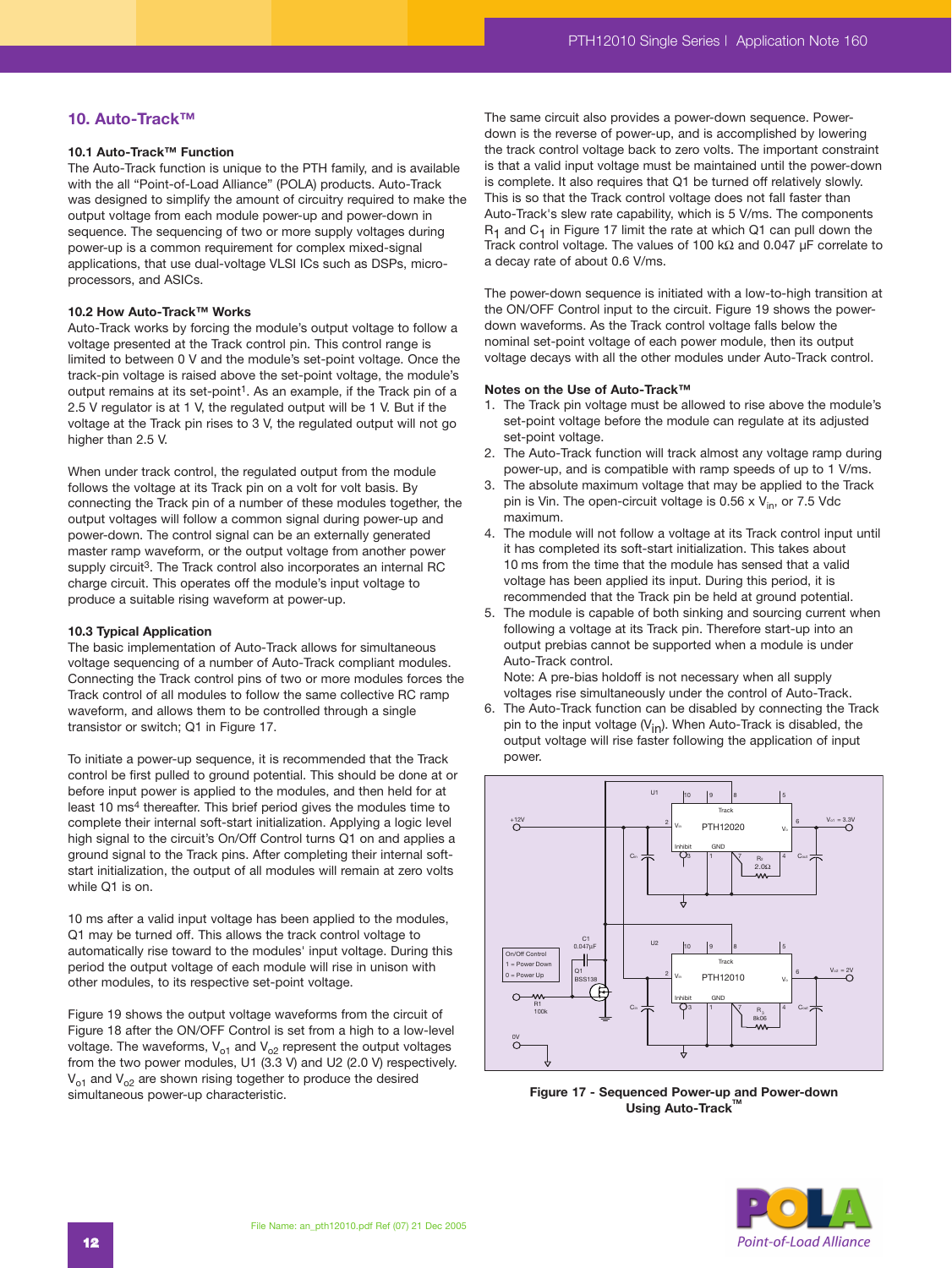

**Figure 18 - Power-up with Auto-Track Control**



**Figure 19 - Power-down with Auto-Track Control**

## **11. Pre-Bias Start-up Capability**

#### **11.1 Pre-bias Start-up Capability**

The capability to start-up into an output pre-bias condition is now available to all the 12 V input, PTH series of power modules. (Note that this is a feature enhancement for the many of the 'W' suffix products)(1). A pre-bias startup condition occurs as a result of an external voltage being present at the output of a power module prior to its output becoming active. This often occurs in complex digital systems when current from another power source is backfed through a dual-supply logic component, such as an FPGA or ASIC. Another path might be via clamp diodes, sometimes used as part of a dualsupply power-up sequencing arrangement. A prebias can cause problems with power modules that incorporate synchronous rectifiers. This is because under most operating conditions, such modules can sink as well as source output current. The 12 V input PTH modules all incorporate synchronous rectifiers, but will not sink current during start-up, or whenever the Inhibit pin is held low. Startup includes an initial delay (approx. 8 ms to 15 ms), followed by the rise of the output voltage under the control of the module's internal soft-start mechanism; see Figure 20.



#### **Figure 20 - PTH12020W Start-up**



**Figure 21 - Pre-Bias Start-up Waveforms**